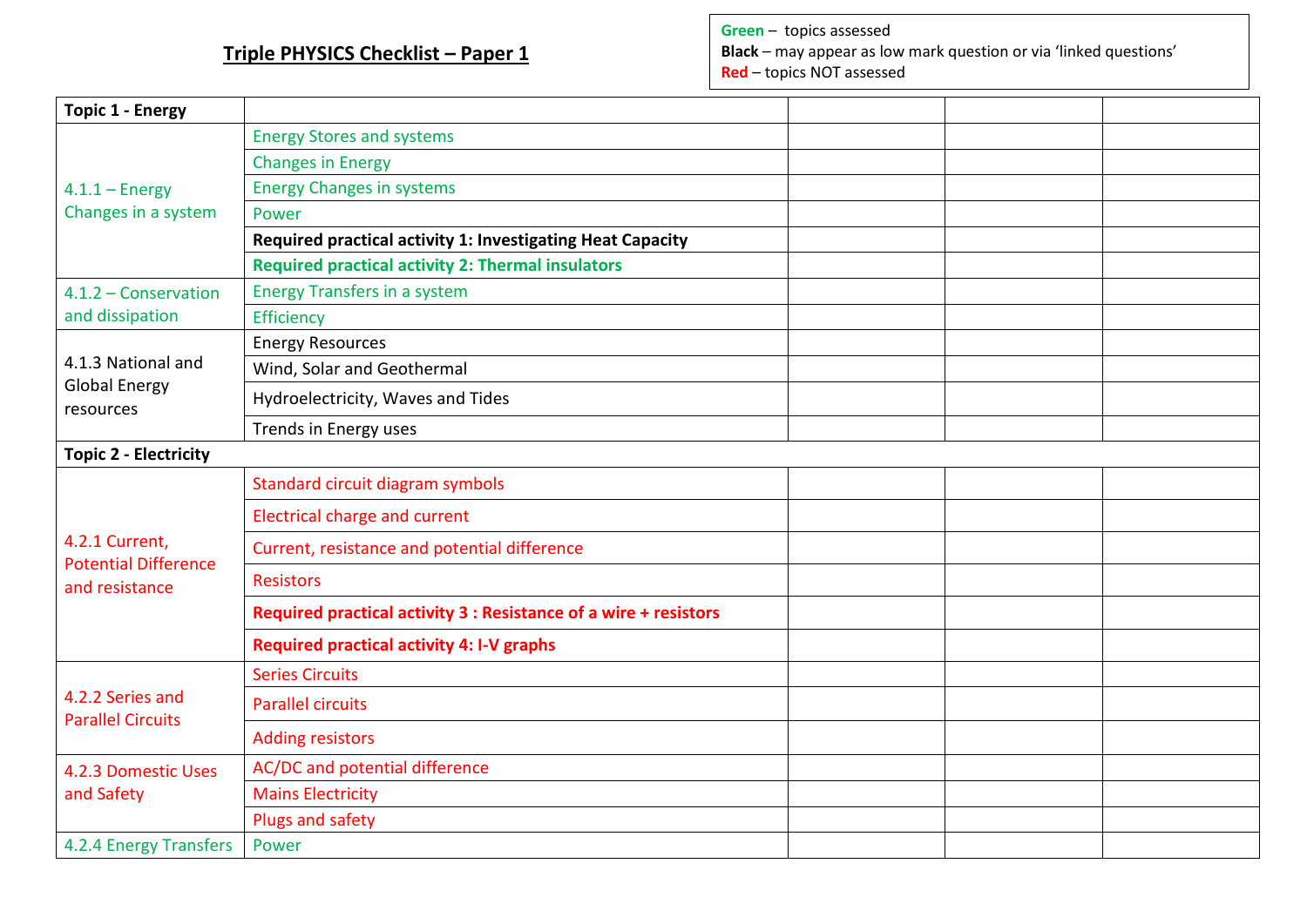|                                        | <b>Energy Transfer in everyday appliances</b>                       |  |  |  |
|----------------------------------------|---------------------------------------------------------------------|--|--|--|
|                                        | <b>National Grid</b>                                                |  |  |  |
| 4.2.5 Static Electricity               | <b>Static Charge</b>                                                |  |  |  |
|                                        | <b>Electric Fields</b>                                              |  |  |  |
| Topic 3 - Particle Model               |                                                                     |  |  |  |
|                                        | <b>Density</b>                                                      |  |  |  |
| 4.3.1 Particle Model<br>of matter      | Change of state                                                     |  |  |  |
|                                        | <b>Required practical activity 5: Density of solids and liquids</b> |  |  |  |
|                                        | Internal energy                                                     |  |  |  |
| 4.3.2 Internal Energy<br>and transfers | Temperature change in a system                                      |  |  |  |
|                                        | Specific latent heat                                                |  |  |  |
| 4.3.3 Particle model                   | Particle motion in gases                                            |  |  |  |
| and pressure                           | Pressure in gases                                                   |  |  |  |
| Topic 4 - Atomic Structure             |                                                                     |  |  |  |
|                                        | Structure of an atom                                                |  |  |  |
|                                        | Mass number, atomic number and isotopes                             |  |  |  |
| 4.4.1 Atoms and<br>isotopes            | Development of the atom                                             |  |  |  |
| 4.4.2 Atoms and                        | Radioactive decay                                                   |  |  |  |
|                                        | <b>Nuclear equations</b>                                            |  |  |  |
| nuclear radiation                      | <b>Half-lives</b>                                                   |  |  |  |
|                                        | <b>Radioactive Contamination</b>                                    |  |  |  |
|                                        | <b>Background radiation</b>                                         |  |  |  |
| 4.4.3 Hazards and<br>uses of radiation | Half-lives of isotopes                                              |  |  |  |
|                                        | <b>Uses of radiation</b>                                            |  |  |  |
| 4.4.4 Nuclear Power                    | <b>Fission</b>                                                      |  |  |  |
|                                        | <b>Fusion</b>                                                       |  |  |  |

## **Triple PHYSICS Checklist – Paper 2**

| Green - topics assessed |  |
|-------------------------|--|
|-------------------------|--|

**Black** – may appear as low mark question or via 'linked questions' **Red** – topics NOT assessed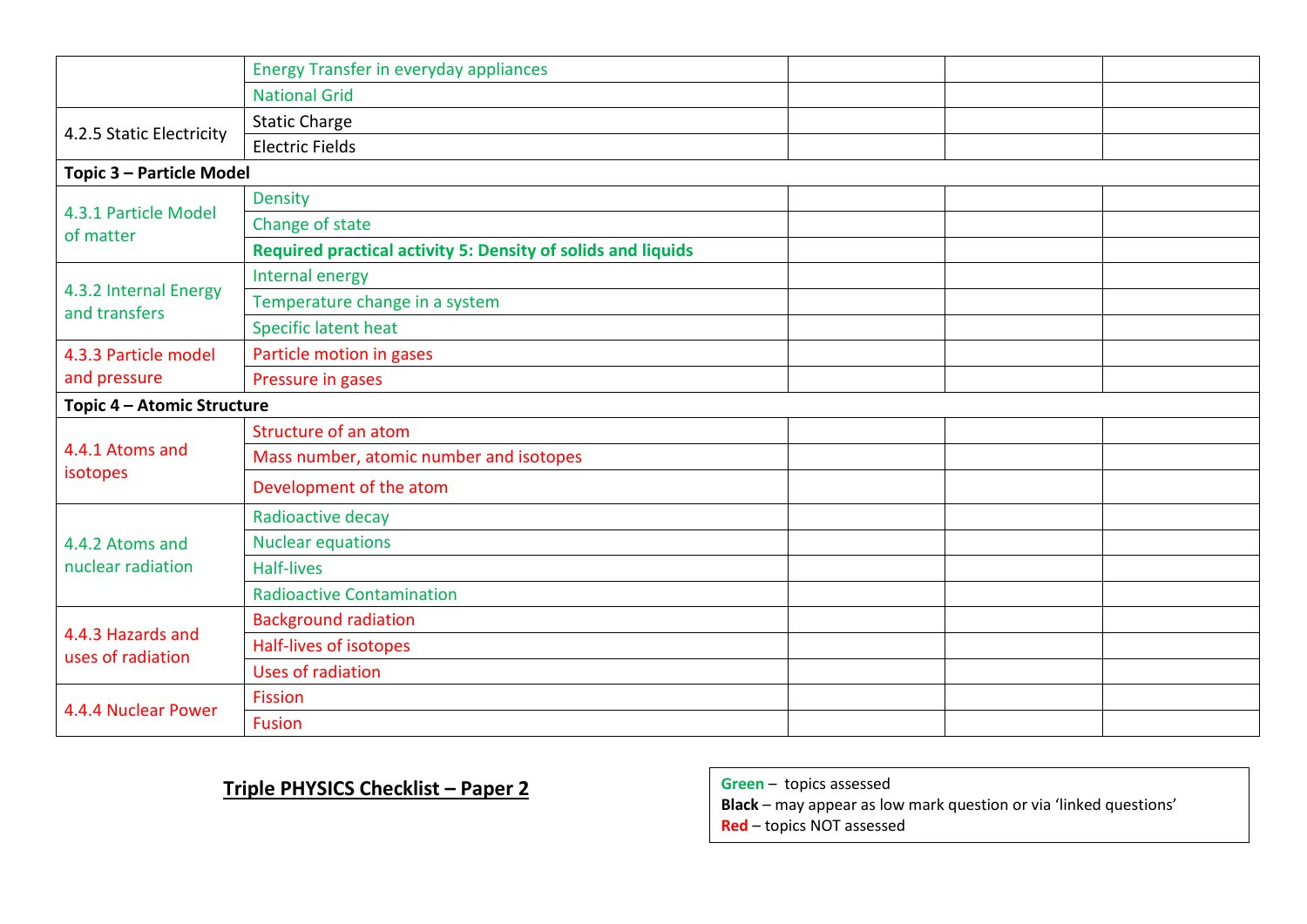| <b>Topic 5 - Forces</b>                |                                                          |  |  |  |
|----------------------------------------|----------------------------------------------------------|--|--|--|
| 4.5.1 Forces and their<br>interactions | <b>Scalar and Vectors</b>                                |  |  |  |
|                                        | Contact and non contact                                  |  |  |  |
|                                        | Gravity                                                  |  |  |  |
|                                        | <b>Resultant Forces</b>                                  |  |  |  |
| 4.5.2 Word done and<br>energy transfer | Work done                                                |  |  |  |
| 4.5.3 Forces and                       | Hooke's Law                                              |  |  |  |
| Elasticity                             | Required practical activity 6: Hooke's Law and extension |  |  |  |
| 4.5.4 Moments                          | <b>Moments</b>                                           |  |  |  |
|                                        | <b>Levers</b>                                            |  |  |  |
|                                        | <b>Gears</b>                                             |  |  |  |
| 4.5.5 Pressure in<br>fluids            | <b>Pressure in fluid 1</b>                               |  |  |  |
|                                        | <b>Pressure in fluid 2</b>                               |  |  |  |
|                                        | <b>Atmospheric Pressure</b>                              |  |  |  |
|                                        | Describing motion along a line                           |  |  |  |
|                                        | <b>Distance and displacement</b>                         |  |  |  |
|                                        | Speed                                                    |  |  |  |
|                                        | Velocity                                                 |  |  |  |
|                                        | Distance time graphs                                     |  |  |  |
| 4.5.6 Forces and                       | Acceleration                                             |  |  |  |
| motion                                 | Newton's First Law                                       |  |  |  |
|                                        | Newton's second Law                                      |  |  |  |
|                                        | Newton's third Law                                       |  |  |  |
|                                        | Forces and braking                                       |  |  |  |
|                                        | Stopping distance                                        |  |  |  |
|                                        | <b>Reaction time</b>                                     |  |  |  |
|                                        | <b>Braking distance</b>                                  |  |  |  |
|                                        | Required practical activity 7: Force and acceleration    |  |  |  |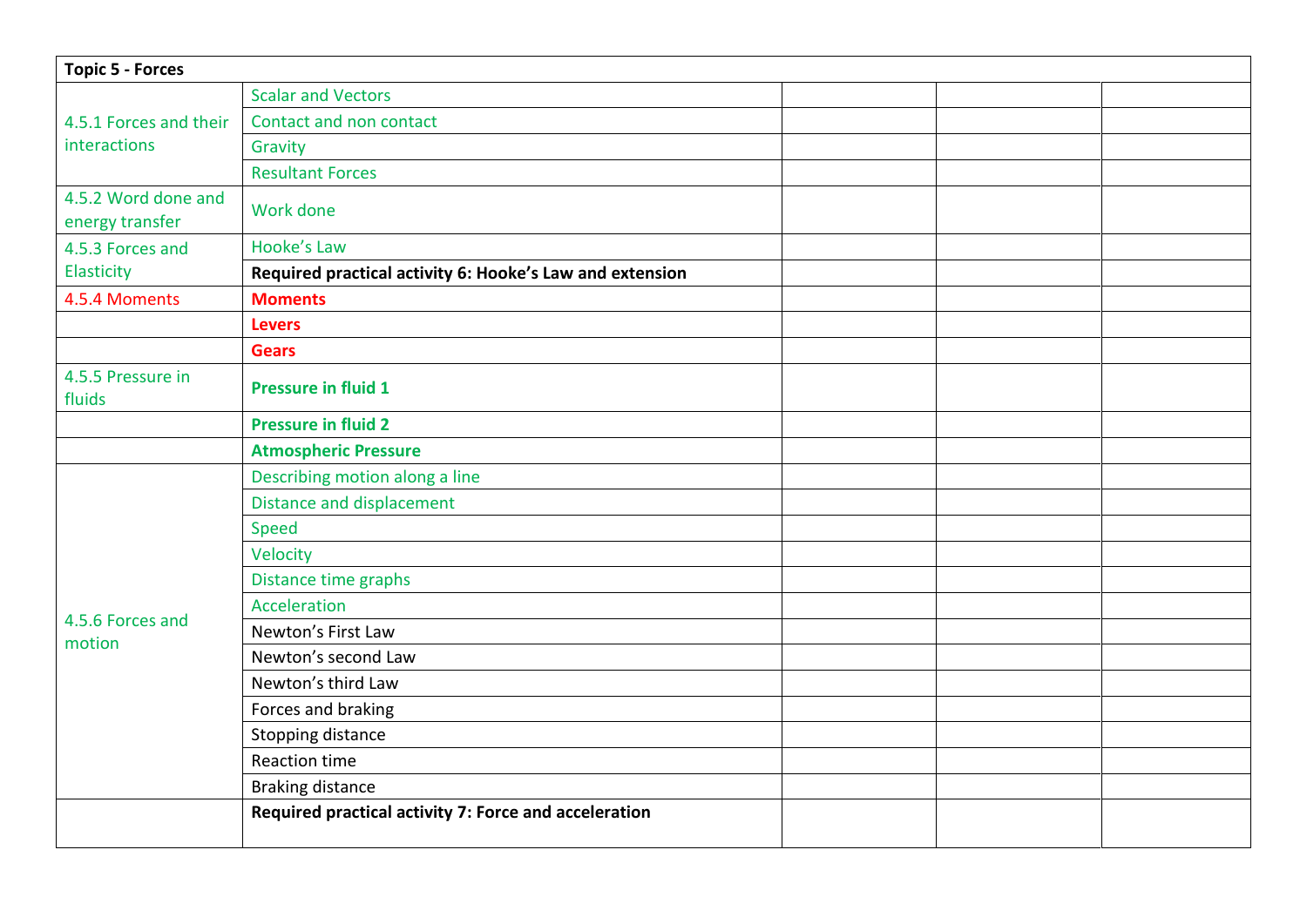| 4.5.7 Momentum<br>(Higher)                     | Momentum in moving                                                   |  |  |  |
|------------------------------------------------|----------------------------------------------------------------------|--|--|--|
|                                                | <b>Conservation of momentum</b>                                      |  |  |  |
|                                                | Changes in momentum                                                  |  |  |  |
| Topic 6 - Waves                                |                                                                      |  |  |  |
| 4.6.1 Waves in air,                            | <b>Transverse and Longitudinal Waves</b>                             |  |  |  |
| fluids and solids                              | Properties of waves                                                  |  |  |  |
|                                                | Reflection                                                           |  |  |  |
|                                                | <b>Sound Waves</b>                                                   |  |  |  |
|                                                | <b>Seismic Waves</b>                                                 |  |  |  |
|                                                | Required practical activity 8: Ripple tank and waves on a string     |  |  |  |
|                                                | Required practical activity 9: Reflection and refraction             |  |  |  |
|                                                | <b>Types of EM Waves</b>                                             |  |  |  |
| 4.6.2 Electromagnetic<br><b>Waves</b>          | <b>Properties of EM Waves</b>                                        |  |  |  |
|                                                | <b>Uses of EM Waves</b>                                              |  |  |  |
|                                                | Refraction                                                           |  |  |  |
|                                                | Lenses                                                               |  |  |  |
|                                                | <b>Visible light</b>                                                 |  |  |  |
| 4.6.3 Black body<br>radiation                  | <b>Black body radiation</b>                                          |  |  |  |
|                                                | <b>Emission and Absorption</b>                                       |  |  |  |
|                                                | Required practical activity 21: Emission and absorption of a surface |  |  |  |
| <b>Topic 7- Magnetism and Electromagnetism</b> |                                                                      |  |  |  |
| 4.7.1 Permanent and                            | Poles of a magnet                                                    |  |  |  |
| induced magnets                                | <b>Magnetic Fields</b>                                               |  |  |  |
|                                                | Electromagnets and solenoids                                         |  |  |  |
| 4.7.2 Motor Effect                             | Flemings left hand rule (Higher only)                                |  |  |  |
|                                                | Electric Motors (Higher only)                                        |  |  |  |